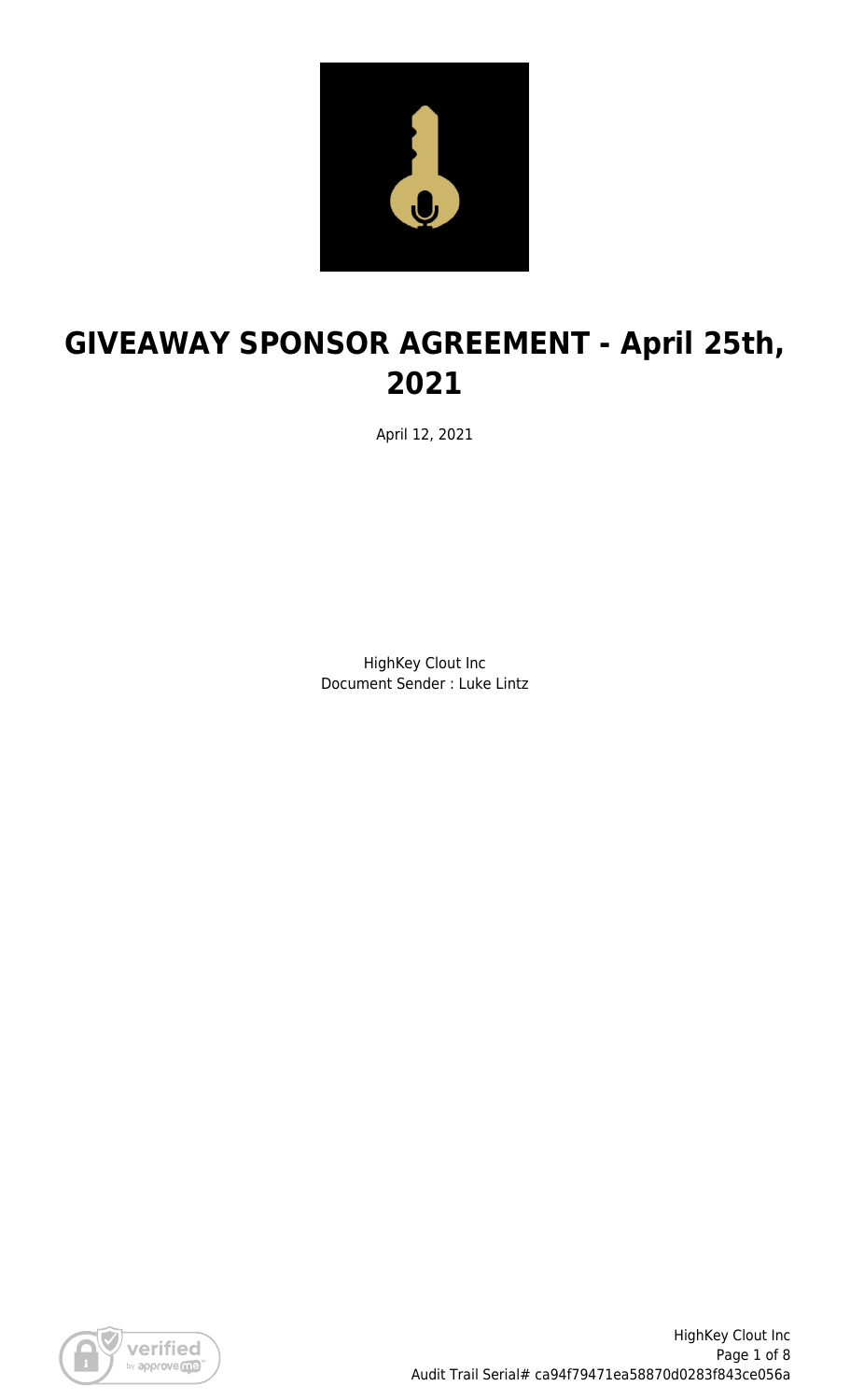### GIVEAWAY SPONSOR AGREEMENT - April 25th, 2021

This agreement ("Agreement"), which is made and entered into as of the date of Company's signature below (the "Effective Date"), by and between {{billing\_first\_name}} {{billing\_last\_name}}, ("Client"), with an address of {{billing\_address\_1}}, {{billing\_city}}, {{billing\_postcode}}, {{billing\_country}}, , Attn.: {{billing\_first\_name}} {{billing\_last\_name}}, Email: {{billing\_email}}, on the one hand, and HighKey Enterprises LLC ("Company"), with an address of 250 Ave Ponce de Leon, Ste 301 PMB 0801, San Juan, PR 00918, Attn: Luke Lintz, Email: accounting@highkeyclout.com, on the other hand, constitutes the terms and conditions for Sponsor's participation in one (1) of Company's giveaways (the "Giveaway"). Sponsor and Company are sometimes hereinafter collectively referred to as the "Parties" or individually as the "Party".

1. Sponsor's Participation in The Giveaway. In consideration of the Participation Fee (as defined herein below), Company will include Sponsor in the Giveaway in accordance with the following. While the terms & conditions of the Giveaway are still being finalized, during the Giveaway Period (as defined herein below), Company's Instagram account (@highkeyclout, or such other Instagram account as directed by Company) will "follow" Sponsor's Instagram account and, as a condition of entering the Giveaway and in an effort to drive traffic to Sponsor's Instagram account, Company shall require each entrant to "follow" Sponsor's Instagram account. The Sponsor Instagram account to be included in the Giveaway is as follows:

("Sponsor's Instagram Account(s)")

Company estimates that by sponsoring the Giveaway, Sponsor's Instagram account may have an estimated gain of Twenty Thousand (20,000) Instagram followers. However, Company makes no representation or warranty that Sponsor will gain any followers and, in the event Sponsor does gain followers, makes no representation or warranty regarding the retention of the followers, as the Parties acknowledge that social media user retention is largely based on content and Company makes no representation or warranty that Sponsor's content will retain said followers post Giveaway Period. Accordingly, it will solely be Sponsor's obligation to retain the followers.

- 2. Giveaway Launch Date / Giveaway Period. The tentative launch date of the Giveaway is currently scheduled to be on or about April 25th, 2021 and will run for seven (7) days (i.e., the Giveaway will end on or about May 2nd, 2021) (the "Giveaway Period"); provided, said date(s) and/or the Giveaway Period may be reasonably altered at Company's sole discretion.
- 3. Giveaway Promotion: Prior to and during the Giveaway Period (the dates and times of which shall be determined by Company), Company shall engage social media influencers to promote the Giveaway via their Instagram accounts. As of the date hereof, Company has engaged @ybnnahmir on Instagram to promote the Giveaway.
- 4. Participation Fee. In full consideration for the Sponsor's participation in the Giveaway, Sponsor will pay Company the guaranteed pay-or-play sum of U.S. ThreeThousand Five Hundred US Dollars (\$3,500) minus any applicable discounts directly given by Company (the "Participation Fee"). If the payment is made via credit card or PayPal there will be a merchant processing fee of four percent (4%) thereof, added to the participation fee. Company shall be deemed pay-or-play upon execution of this Agreement. Sponsor shall pay to Company the Participation Fee via credit card, Wire Transfer or PayPal upon Sponsor's execution of this Agreement into the following accounts (Sponsor to inform Company where the Participation Fee was sent):

Account Name: HighKey Enterprises LLC Account Number: 030229162 Bank Address: 208 Av. Luis Muñoz Rivera, San Juan, 00918 Routing Number: 021502011 Swift Code: BPPRPRSX Beneficiary Address: 250 Ave Ponce de Leon, Ste 301 PMB 0801, San Juan, PR 00918

Please Note: This is a USD currency bank account

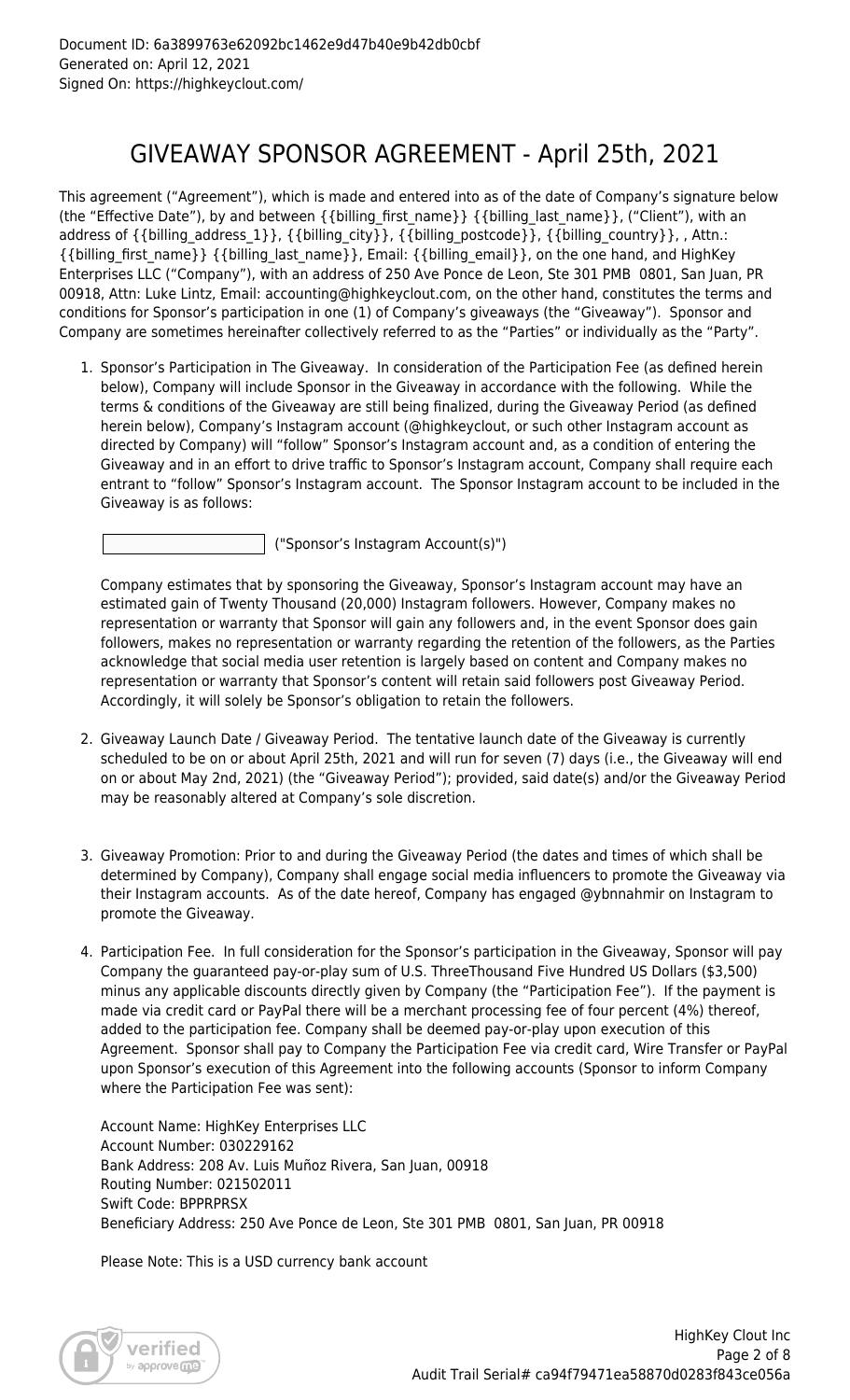Unless and until Sponsor pays and Company receives the Participation Fee in whole, Company shall be under no obligation to include Sponsor in the Giveaway. By executing this Agreement, Sponsor agrees to refrain from initiating any chargebacks. Defaulting on any payments will result in immediate termination of all services.

- 5. Sponsor's Giveaway Social Media Posts. While not required, Sponsor is encouraged to promote the Giveaway on Sponsor's social media platforms. The creative of said social media posts shall be at Sponsor's discretion, provided Sponsor shall include the required hashtags and "@"s provided to Sponsor for inclusion therein, as well as #Giveaway.
- 6. Ownership.
	- Deliverables. "Deliverables" means each item of social media content Company causes to be posted by Company and/or any of her affiliates, employees, sponsors, and/or associates, including, without limitation, the influencers, in connection with the Giveaway, including any photographs, video footage, artwork and written work identified. Company will retain all ownership rights in the Deliverables, subject to the terms of a license provided for Sponsor Materials (as defined below) and shall have the right to use, reuse, reproduce, copyright, and exhibit them in any/all manners.
	- o Sponsor Materials. Sponsor may provide Company with materials owned by the Sponsor or another third party ("Sponsor Materials"), for use in connection with the Deliverable(s), including, without limitation, Sponsor's name, likeness, and/or social media handle. Sponsor Materials shall remain the sole and exclusive property of Sponsor and/or the respective third party, as applicable, including all intellectual property rights therein; provided, Sponsor hereby grants or will cause to be granted to Company a non-exclusive, royalty-free, perpetual, irrevocable, worldwide license to use, copy, distribute, display, perform and transmit the Sponsor Materials as incorporated in the Deliverables; provided, notwithstanding the foregoing, nothing herein shall require Company to remove and/or delete any social media content incorporating Sponsor Materials created and posted during the Giveaway Period following the duration of this Agreement (i.e., the Deliverables can live passively in perpetuity on Company's social media platforms). Sponsor represents and warrants he owns the right to license or sub-license any of the Sponsor Materials provided to Company.
	- o Company License. Solely during the Giveaway Period, Sponsor shall have the right to (i) promote or "whitelist" the Deliverables and (ii) share, like, and/or re-post the Deliverables solely on Sponsor's owned and operated social media channels; provided, Sponsor shall not be permitted to edit and/or modify the Deliverables before sharing, liking, and/or re-posting the Deliverables. Following the Giveaway Period, neither Party shall have the obligation to delete the Deliverables; provided, Sponsor shall not be permitted to "whitelist", promote, share, like, and/or repost the Deliverables following the Giveaway Period (i.e., there shall be no post Giveaway Period use of the Deliverables). Apart from the above, Sponsor will not exploit or distribute the Deliverables in any manner, including, without limitation, by using the Deliverables in any form of advertising or commercial tie-ins without the explicit permission of Company in each instance.
- 7. Representations and Warranties; Indemnity. Sponsor represents and warrants that (i) Sponsor has the full right and authority to enter into this Agreement, to grant the rights herein granted, and to perform its obligations hereunder; (ii) Sponsor shall comply with all laws, regulations, and Instagram rules in connection with the Sponsor Services, including, without limitation, the Federal Trade Commission ("FTC"); and (iii) any products given to Company for inclusion in the Deliverables and/or Giveaway, if any, are safe and merchantable for its intended purpose. Each Party shall indemnify the other against any third party liability, damages, costs and expenses (including reasonable outside attorneys' fees and costs) incurred by reason of any claim arising in connection with any uncured material breach of their respective covenants, representations, warranties or agreements herein. Any social media gain discussed by the parties is an estimate, and not a guarantee. Sponsor shall indemnify, defend, and hold harmless Company and their employees, agents, and representatives from and against any and all claims, suits, damages, liabilities, costs, and expenses (including reasonable outside attorneys' fees and court costs) arising out of or relating to the exploitation, production, manufacturing, and advertising of Sponsor's products and/or services and/or any element thereof, including, without limitation, Sponsor's social media accounts, any Sponsor Materials and/or advertising material furnished by Sponsor. Company shall have the right to approve any counsel retained to defend against any claim in which Company or its affiliates are named as a defendant. Additionally, Company shall have the right to

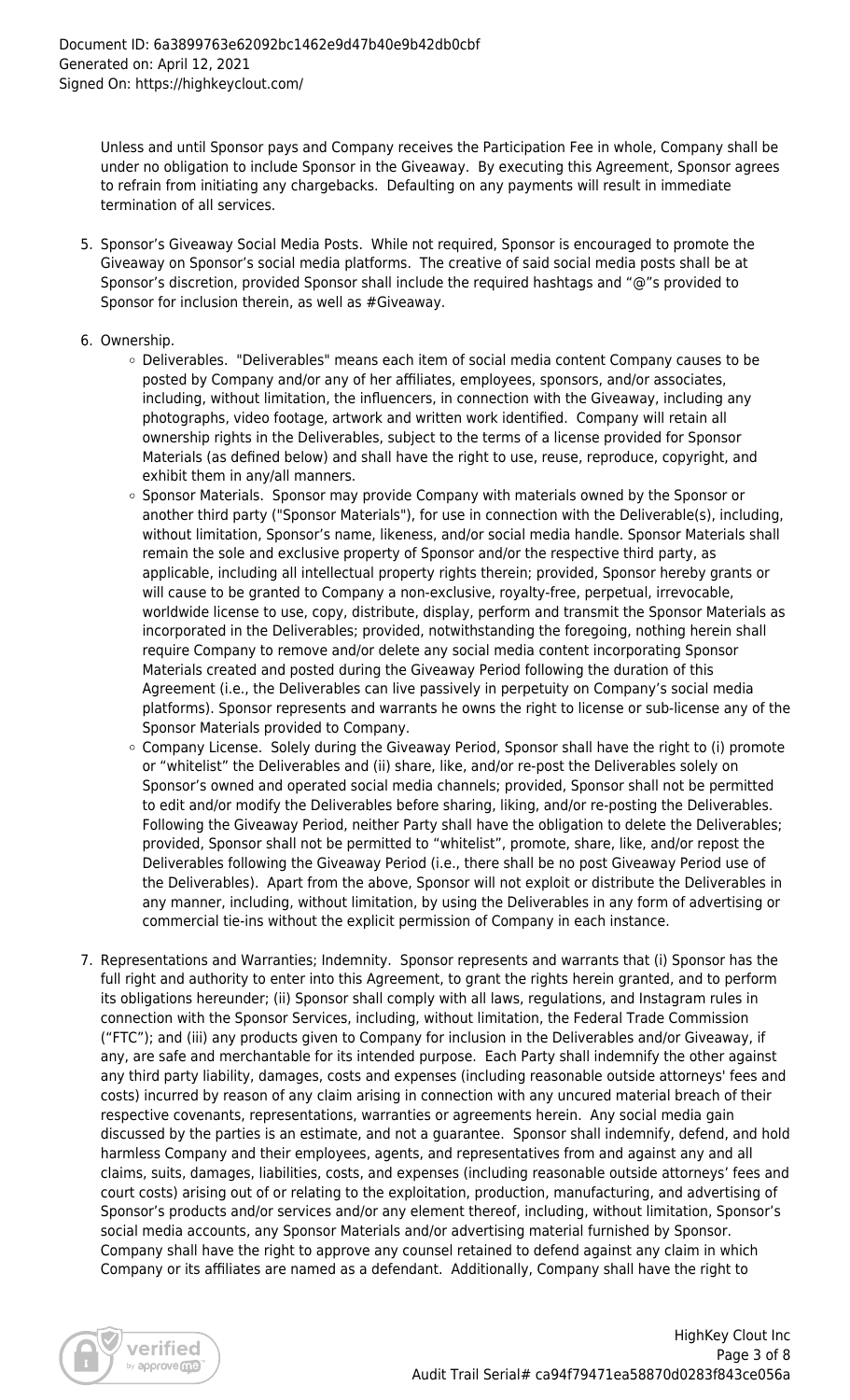control and participate in the defense of any such claim concerning matters that relate to Company. Sponsor will not settle any such claim without Company's prior written consent. This indemnification shall survive termination and/or expiration of this Agreement.

- 8. Confidential Information. "Confidential Information" means the proprietary information exchanged between each of the Parties, which includes, without limitation, non-public information (tangible or intangible) regarding a Party's products and services, campaigns, technology, designs, techniques, research, know-how, specifications, product plans, pricing, customer information, user data, current or future strategic information, current or future business plans, policies or practices, employee information, and other business and technical information, which is either (a) marked "confidential" or "proprietary" at the time of disclosure by the disclosing party; or (b) by its nature or content is reasonably distinguishable as confidential or proprietary to the receiving party. Each Party agrees to hold the Confidential Information in confidence and to not use or disclose it to a third party. The receiving party shall protect the Confidential Information by using the same degree of care, but no less than a reasonable degree of care (including reasonable security measures), to prevent the unauthorized use, dissemination or publication of Confidential Information as the receiving party uses to protect its own Confidential Information of like nature. If either Party authorizes the other to make copies of Confidential Information, the other Party's proprietary rights notices shall be reproduced in the same manner as the original Confidential Information. The receiving party may disclose the Confidential Information to its employees, agents, business, legal, and financial advisers and independent contractors with a need-to-know, only as necessary to fulfill the Services and provided such parties have executed a written non-disclosure agreement substantially as protective of Confidential Information as this Agreement. The receiving party shall promptly notify the disclosing party of any actual or suspected misuse or unauthorized disclosure of the disclosing party's Confidential Information. Confidential Information shall not include information that (a) is made generally available in the public domain prior to time of disclosure; (b) is or becomes publicly available through no act or omission by the receiving party; (c) was already in the receiving party's possession without restriction before receipt from the disclosing party and was not subject to a duty of confidentiality; (d) is rightfully disclosed to the receiving party by a third party without confidentiality restrictions; or (e) that the receiving party independently developed without use of or reference to Confidential Information. The receiving party may disclose the disclosing party's Confidential Information as required by law or court order provided: (i) the receiving party reasonably notifies the disclosing party in writing of the requirement for disclosure, unless notice is prohibited by law; and (ii) discloses only that portion of the Confidential Information legally required. Any such disclosure of Confidential Information shall not otherwise relieve receiving party of any of its obligations hereunder.
- 9. Force Majeure. If Company's services are prevented, rendered impossible, or unfeasible by sickness or disability of Company or the influencers, technology failure, unforeseen emergency of Company and/or the influencers, any act or regulation of any public authority, or by reason of riot, strike, acts of terrorism, epidemic, war or declaration of disaster by federal or state government, or other preventing acts (e.g., an event which causes a rapid spike in internet activity, like a celebrity death, etc.) (each a "Force Majeure Event"), it is understood and agreed that there shall be no claim for damages by either Party and Company shall not be deemed in breach of this Agreement. In the event of a Force Majeure Event, the parties agree to negotiate in good faith to reschedule service dates, subject to Company's availability, on the terms and conditions set forth herein.
- 10. Notices. All notices and other communications, including payments, under this Agreement shall be made in writing and shall be delivered by hand or sent by fax, electronic mail (including text message, email, and Instagram direct message, with confirmed receipt), or sent by prepaid express mail or reputable overnight courier service, and shall be deemed given when so delivered by hand fax, electronic mail, or if express mailed or couriered, three (3) business days after mailing or deposit with such express mail service or courier to the Parties at the following addresses (or at such other address for a Party as shall be specified by like notice):

If to Company: HighKey Enterprises LLC HighKey Enterprises 250 Ave Ponce de Leon Ste 301 PMB 0801 San Juan, PR 00918

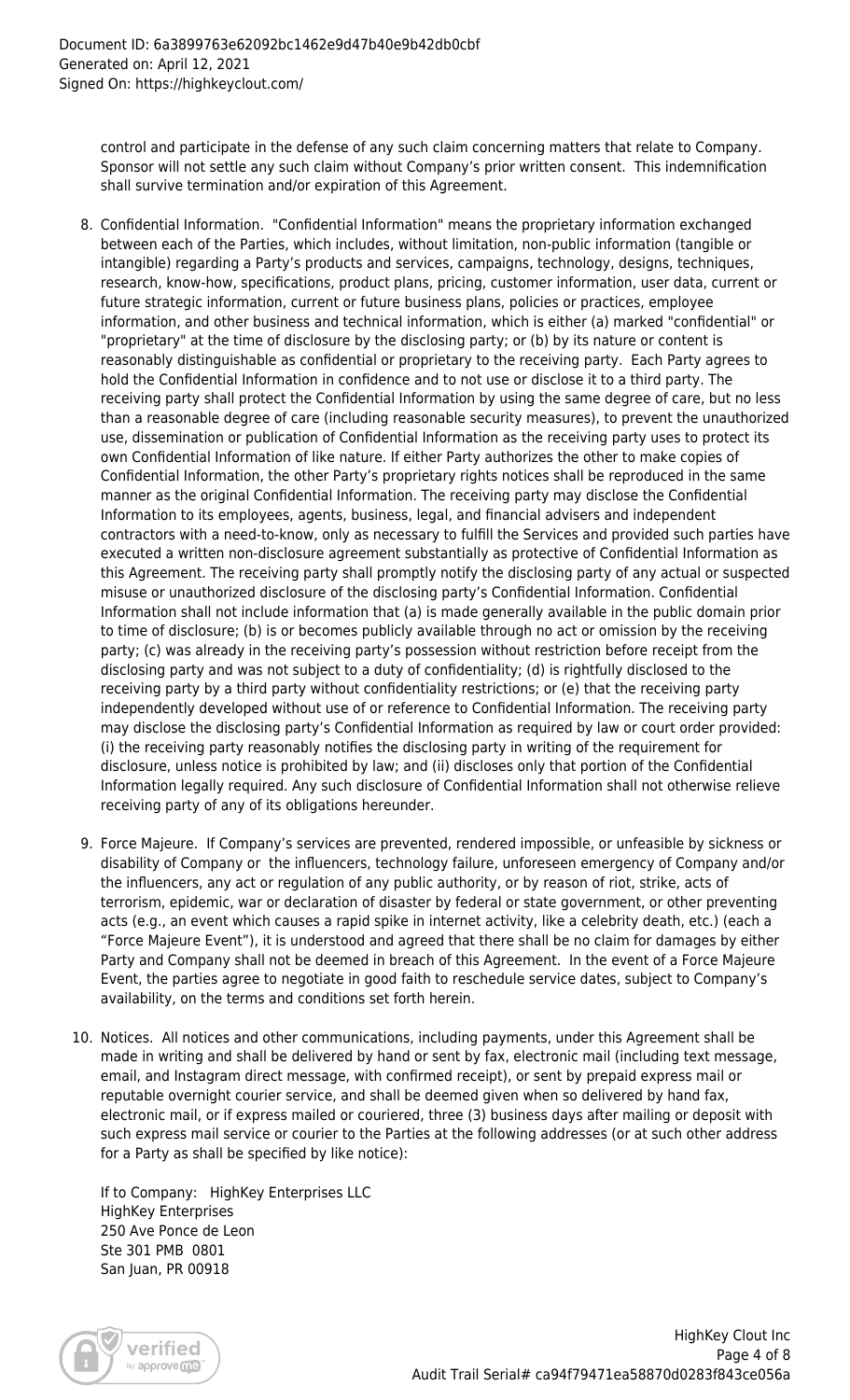Email: accounting@highkeyclout.com Attn.: Luke Lintz

If to Sponsor:

(Sponsor's contact and billing details can be found in the corresponding invoice after the transaction is processed)

- 11. Term and Termination.
	- This Agreement will commence on the Effective Date and, unless terminated earlier in accordance with the terms of this Agreement, will remain in force and effect for as long as the Giveaway is active and/or Company is performing the services outlined herein.
	- $\circ$  Either Party may terminate this Agreement if the other Party breaches any material term of this Agreement and fails to cure such breach. Neither Party hereunder shall be deemed in breach hereof until the non-breaching party provides the breaching party with written notice of said breach and the breaching party fails to cure said breach within ten (10) days of receiving such written notice; provided, Company shall be permitted to immediately terminate this Agreement at any time prior to receipt of the Participation Fee. Adequacy of cure shall be judged by the nonbreaching party's reasonable business judgment.
	- Upon expiration or termination of this Agreement, Sponsor will immediately cease using any/all deliverables other than as permitted under this Agreement.
	- Those terms that by their nature should survive expiration or termination of this Agreement shall survive, including, without limitation, each Party's respective obligations, ownership, and indemnification.
- 12. Dispute Resolution and Binding Arbitration. Client and Company recognize that disputes arising under this Agreement are best resolved at the working level by the Parties directly involved. Both Parties are encouraged to be imaginative in designing mechanisms and procedures to resolve disputes at this level. Such efforts shall include the referral of any remaining issues in dispute to higher authority within each participating Party's organization for resolution. Failing resolution of conflicts at the organizational level, Client and Company agree that any and all remaining controversies, claims or disputes arising out of or related to this Agreement or the interpretation, performance, or breach thereof, including alleged violations of statutory or common law rights or duties, and the determination of the scope or applicability of this agreement to arbitrate ("Dispute"), except as otherwise set forth below, shall be resolved according to the following procedures which shall constitute the sole dispute resolution mechanism hereunder. In the event that the Parties are unable to resolve any Dispute informally, then such Dispute shall be submitted to confidential final and binding arbitration to be administered by the American Arbitration Association (or any like organization successor thereto) in the Commonwealth of Puerto Rico in accordance with the American Arbitration Association's Commercial Arbitration Rules and Mediation Procedures. The arbitration shall be conducted, and the award shall be rendered in the English language. The parties agree that any and all disputes shall be submitted to confidential, binding arbitration, before a single neutral arbitrator, who shall possess no less than ten (10) years of experience in entertainment matters. Client further agrees to waive his/her right to a trial by jury. The arbitration shall be conducted before a single neutral arbitrator appointed in accordance with the Commercial Arbitration Rules. The arbitrator will provide a detailed written statement of decision, which will be part of the arbitration award and admissible in any judicial proceeding to confirm, correct or vacate the award. Unless the parties agree otherwise, the neutral arbitrator and the members of any appeal panel shall be former or retired judges or justices of any Commonwealth of Puerto Rico court. The Parties shall share the cost of the arbitration; provided, the prevailing party shall be entitled to their fees and costs associated with the arbitration, including outside attorney's fees. If either Party refuses to perform any or all of its obligations under the final arbitration award (following appeal, if applicable) within thirty (30) days of such award being rendered, then the other Party may enforce the final award in any court of competent jurisdiction in Puerto Rico. The Party seeking enforcement of any arbitration award shall be entitled to an award of all costs, fees and expenses, including reasonable outside attorney's fees, incurred in enforcing the award, to be pay by the Party against whom the enforcement is ordered. The arbitrator will have no authority to award consequential, special, indirect, punitive, exemplary or incidental damages, including, without limitation, lost profits and opportunity costs. Except as may be required by law, neither a party, nor the arbitrator may disclose the existence, content or results of any arbitration without the prior written consent of both parties, unless to protect or pursue a legal right. If either party, notwithstanding the foregoing, should attempt either to resolve

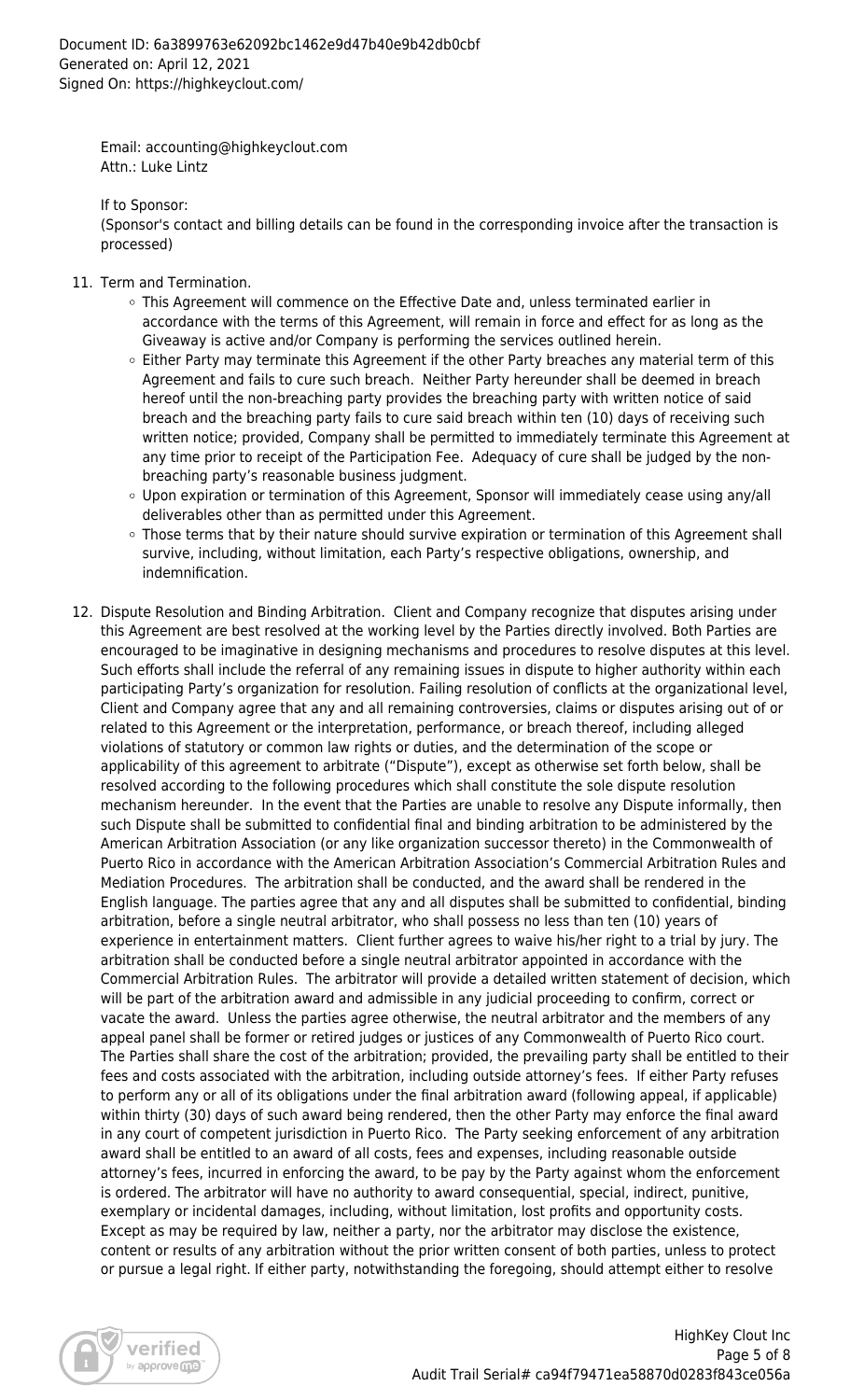any dispute arising in connection with this Agreement in a court of law or equity or to forestall, preempt, or prevent arbitration of any such dispute by resort to the process of a court of law or equity, and such dispute is ultimately determined to be arbitrable by such court of law or equity, the Arbitrator shall include in his award an amount for the other party equal to all of that other party's costs, including attorney's fees, incurred in connection with such arbitrability determination.

- 13. General.
	- $\circ$  Assignment. Sponsor shall not be permitted to assign, delegate or otherwise transfer this Agreement without the prior written consent of Company. Any attempted assignment, transfer or delegation, without such consent, will be void.
	- $\circ$  No Injunctive Relief. It is further agreed that Sponsor's rights and remedies in the event of a failure or an omission constituting a breach of the provisions of this Agreement shall be limited to the Sponsor's right, if any, to recover damages in an action at law, but in no event shall Sponsor be entitled by reason of any such breach to terminate this Agreement, or to enjoin Company in any way.
	- $\circ$  No Defamatory Statements. Sponsor agrees that Sponsor will not make any statement, or take any other action, to disparage, defame or compromise the goodwill of Company or its employees, owners and affiliates. In addition to injunctive relief and actual damages, Sponsor agrees any breach or violation by Sponsor of the foregoing sentence shall result in substantial damages and injury to Company, the precise amount of which would be extremely difficult or impracticable to determine. Accordingly, the parties have made a reasonable endeavor to estimate a fair compensation for potential losses and damages to Company and, therefore, Sponsor further agree, that in addition to the remedies set forth herein, Sponsor will also be obligated to pay, and agrees to pay to Company, the sum of One Million Dollars (\$1,000,000) as a reasonable and fair amount of liquidated damages to compensate Company for any loss or damage resulting from each breach by Sponsor of the forgoing terms. The parties intend that such damages constitute compensation and not a penalty. The parties hereto further agree that such sum bears a reasonable and proximate relationship to the actual damages which Company may suffer from each breach of the terms of this Agreement.
	- $\circ$  Release. Sponsor (on behalf of itself and its heirs, next of kin, spouse, guardians, legal representatives, employees, executors, administrators, agents, successors and assigns (collectively, the "Releasing Parties") hereby agree not to sue and irrevocably and unconditionally release, waive and forever discharges Company and their successors, assigns, licensees, distributors, sponsors, and advertisers, and each of the foregoing's respective past, present and future officers, directors, agents, representatives, shareholders and employees, jointly and individually (collectively, "Released Parties"), from any and all manner of liabilities, claims and demands of any kind or nature, whatsoever, in law or equity, whether known or unknown, suspected or unsuspected, and whether or not concealed or hidden, that Sponsor may now have or may hereafter have (including, but not limited to, for defamation, invasion of any rights of privacy, right of publicity or personality, intentional or negligent infliction of emotional distress, infringement of copyright or trademark or violation of any other right), which arise out of or relate in any way, directly or indirectly, to the Sweepstakes or any rights therein which Sponsor or any Releasing Parties ever had, now has, or in the future may have against any Released Parties. Sponsor acknowledges that there is a possibility that subsequent to the execution of this Agreement, Sponsor may discover facts or incur or suffer claims which were unknown or unsuspected at the time this Agreement was executed, and which if known by Sponsor at that time may have materially affected Sponsor's decision to execute this Agreement. Sponsor acknowledges and agrees that by reason of this Agreement, and the release contained in the preceding sentences, Sponsor is assuming any risk of such unknown facts and such unknown and unsuspected claims.
	- Limitation of Liability**:** Under no circumstances shall Company be liable to Sponsor for consequential, special, indirect, punitive, exemplary or incidental damages, including, without limitation, lost profits and opportunity costs, arising out of this Agreement, and Company's total liability in connection with this Agreement shall not exceed the Participation Fee amount.
	- $\circ$  Misc. This Agreement shall be construed in accordance with the laws of the Commonwealth of Puerto Rico. Jurisdiction and venue of all matters relating to this Agreement will be vested exclusively in the federal, state and local courts within the Commonwealth of Puerto Rico, to which the parties hereby agree to submit any controversy arising hereunder, excluding that body of law pertaining to conflicts of laws and agree to accept service by mail (including email) to the

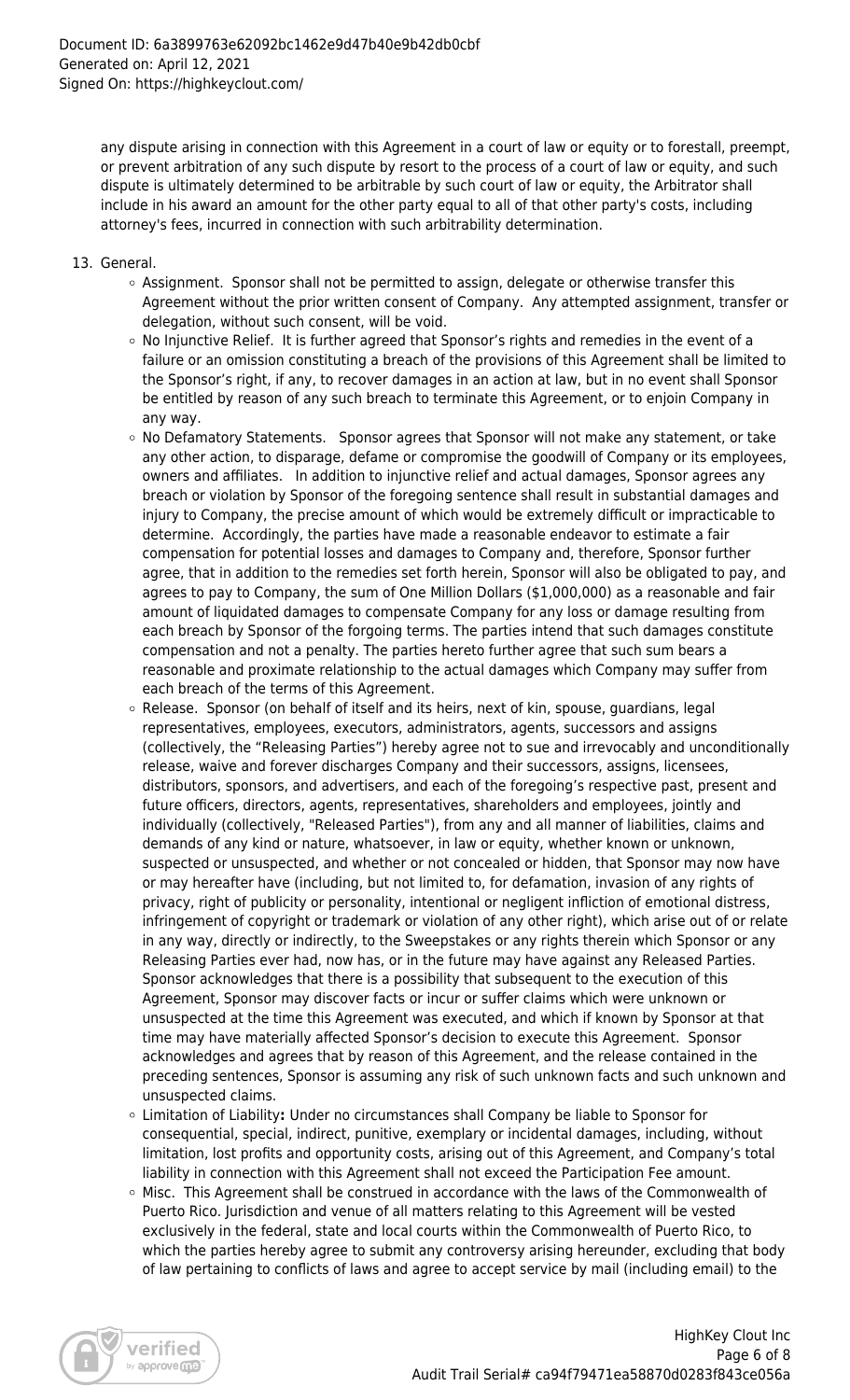address listed herein (or as such address may be amended as permitted herein). This Agreement, contains the full and complete understanding between the parties and supersedes all prior agreements and understandings, whether oral or written concerning the subject matter hereof. This Agreement may not be modified or changed except by a writing signed by all of the parties. Each of the parties acknowledges that no representation or promise not expressly contained in this Agreement has been made by the other or its agents or representatives. The failure of any Party to enforce at any time any of the provisions hereof shall not be construed to be a waiver of such provisions, or of such Party's rights thereafter to enforce any such provisions. In the event any provision of this Agreement is held to be invalid or in violation of any law, statute, regulation, order or lawful union or guild requirement, the Agreement shall be deemed modified to the minimum extent required in order to comply therewith and shall otherwise continue in full force and effect. This Agreement is executed in two (2) counterparts (digital signatures acceptable), whereas each Party shall retain one (1) counterpart. Each counterpart shall be deemed an original whereas both together shall constitute one and the same instrument. This Agreement is not intended, nor shall it be deemed or construed, to create a relationship of principal and agent or partnership or joint venture between the parties and neither Party shall have any power or authority to enter into any agreement on behalf of the other Party or to otherwise bind or obligate the other Party in any manner whatsoever. Sponsor has entered into this Agreement freely and voluntarily, and acknowledges that Sponsor either consulted with independent counsel before entering into this Agreement, or had the opportunity to do so, but elected not to.

Х